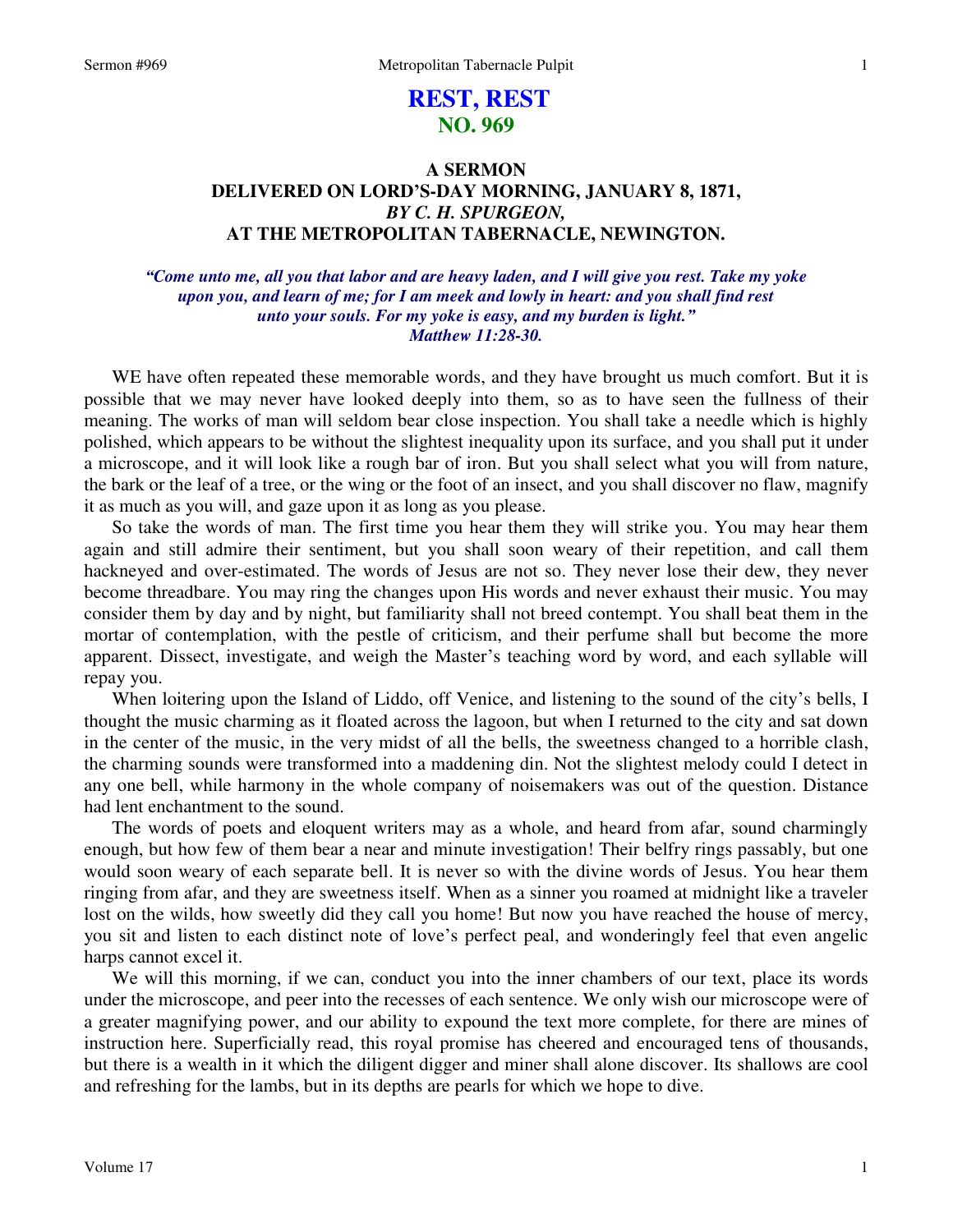Our first head, this morning, is *rest,* "Come unto me, all you that labor and are heavy laden, and I will give you rest." The second head is *rest,* "Take my yoke upon you, and learn of me; for I am meek and lowly in heart: and you shall find rest unto your souls."

**I.** Let us begin at the beginning with the first REST, and here we will make divisions only for the sake of bringing out the sense more clearly.

**1.** Observe *the person invited* to receive this first rest, "Come unto me, all you that labor and are heavy laden." The word *"all"* first demands attention, "*All* you that labor." There was need for the insertion of that wide word. Had not the Savior said a little before, "I thank you, O Father, Lord of heaven and earth, because you have hid these things from the wise and prudent, and have revealed them to babes"?

Some who had been listening to the Savior might have said, "The Father, then, has determined to whom He will reveal the Christ. There is a number chosen, according to the Father's good pleasure, to whom the Gospel is revealed, while from the rest it is hidden!" The too hasty inference, which it seems natural for man to draw from the doctrine is, "Then there is no invitation for me. There is no hope for me. I need not listen to the Gospel's warnings and invitations."

So the Savior, as if to answer that discouraging notion, words His invitation thus, "Come unto me, *all* you that labor and are heavy laden." Let it not be supposed that election excludes any of you from the invitation of mercy. All of you who labor are bidden to come. Whatever the great doctrine of predestination may involve, rest assured that it by no means narrows or diminishes the extent of Gospel invitations. The good news is to be preached to "every creature" under heaven, and in this particular passage it is addressed to *all* the laboring and heavy laden.

The description of the person invited is very full. It describes him both actively and passively. *"All you that labor"*—there is the activity of men bearing the yoke and ready to labor after salvation. "Heavy laden"—there is the passive form of their religious condition, they sustain a burden, and are pressed down, and sorely wearied by the load they bear.

There are to be found many who are actively engaged in seeking salvation. They believe that if they obey the precepts of the law they will be saved, and they are endeavoring to the utmost to do them. They have been told that the performance of certain rites and ceremonies will also save them, they are performing those with great care. The yoke is on their shoulders, and they are laboring diligently. Some are laboring in prayer, some are laboring in sacraments, others in self-denials and mortifications, but as a class they are awakened to feel the need of salvation, and they are intensely laborious to save themselves. It is to these the Savior addresses His loving admonition. In effect He tells them, "This is not the way to rest, your self-imposed labors will end in disappointment. Cease your wearisome exertions and believe in Me, for I will at once give you rest—the rest which My labors have earned for believers."

Very speedily those who are active in self-righteously working for salvation fall into the passive state and become burdened. Their labor of itself becomes a burden to them Besides the burden of their self-righteous labor, there comes upon them the awful, tremendous, crushing burden of past sin, and a sense of the wrath of God which is due to that sin. A soul which has to bear the load of its own sin, and the load of divine wrath, is indeed heavy laden. Atlas with the world upon his back had a light load compared with a sinner upon whom mountains of sin and wrath are piled.

Such persons frequently are burdened, in addition, by fears and apprehensions. Some of them correct, others of them baseless, but anyhow the burden daily grows. Their active labors do not diminish their passive sufferings. The acute anguish of their souls will often be increased in proportion as their endeavors are increased, and while they hope at first that if they labor industriously they will gradually diminish the mass of their sin, it happens that their labor adds to their weariness beneath its pressure. They feel a weight of disappointment because their labor has not brought them rest, and a burden of despair because they fear that deliverance will never come. Now these are the persons whom the Savior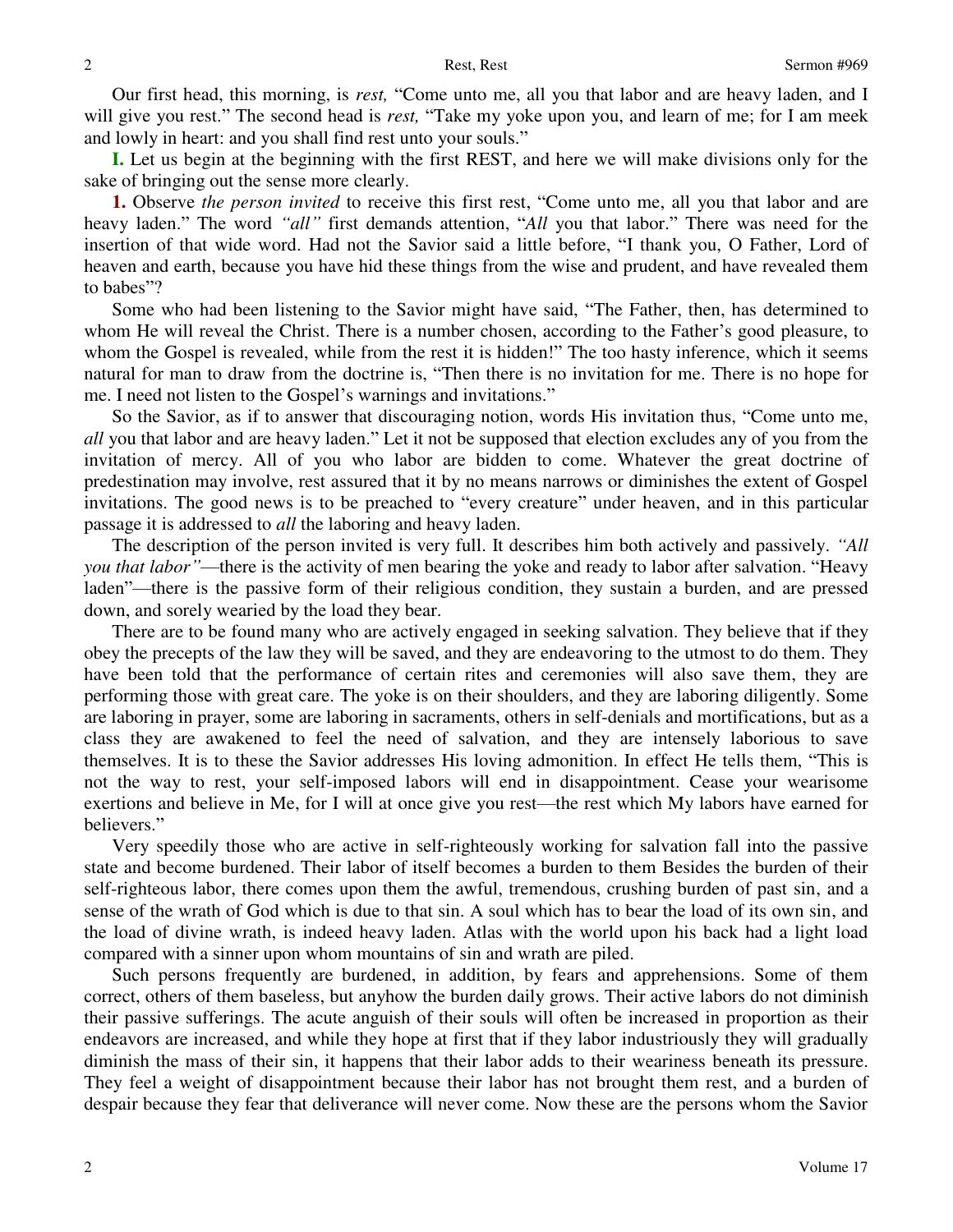calls to Himself—those who are actively seeking salvation, those who are passively bearing the weight of sin and of divine wrath.

It is implied, too, that these are *undeserving* of rest, for it is said, "Come unto me, and I will *give* you rest." A gift is not of merit but of grace. Wages and reward are for those who earn, but a gift is a matter of charity. O you who feel your unworthiness this morning, who have been seeking salvation earnestly, and suffering the weight of sin, Jesus will freely give to you what you cannot earn or purchase. He will give it as an act of His own free, rich, sovereign mercy, and He is prepared, if you come to Him, to give it to you now, for so has He promised, "Come unto me, all you that labor and are heavy laden, and I will give you rest."

**2.** Notice next, *the precept here laid down*, "Come." It is not "Learn," it is not "Take my yoke" that is in the next verse, and is intended for the next stage of experience—but in the beginning the word of the Lord is, "Come unto me," "Come," "Come." A simple word, but very full of meaning. To come is to leave one thing, and to advance to another.

Come, then, you laboring and heavy laden, leave your legal labors, leave your self-reliant efforts, leave your sins, leave your presumptions, leave all in which you hitherto have trusted, and come to Jesus, that is, think of, advance towards, rely upon the Savior. Let your contemplations think of Him who bore the load of human sin upon the cross of Calvary, where He was made sin for us. Let your minds consider Him who from His cross hurled the enormous mass of His people's transgressions into a bottomless sepulcher, where it was buried forever.

Think of Jesus, the divinely-appointed substitute and sacrifice for guilty man. Then, seeing that He is God's own Son, let faith follow your contemplation. Rely upon Him, trust in Him as having suffered in your stead, look to Him for the payment of the debt which is due from you to the wrath of God. This is to come to Jesus. Repentance and faith make up this, "Come"—the repentance which leaves the place where you now stand, the faith which comes into reliance upon Jesus.

Observe that the command to "Come" is put in the present tense, and in the Greek it is intensely present. It might be rendered something like this, "Hither to me all you that labor and are heavy laden!" It is a "Come" which means not, "Come tomorrow or next year," but "Now, at once." Advance, you slaves, flee from your taskmaster now! Weary ones, recline on the promise now, and take your rest! Come now! By an act of instantaneous faith which will bring instantaneous peace, come and rely upon Jesus, and He will now give you rest. Rest shall at once follow the exercise of your faith. Perform that act of faith now. O may the eternal Spirit lead some laboring, heavy-laden soul to come to Jesus, and to come at this precise moment!

It is "Come unto *me."* Notice that. The Christ in His personality is to be trusted. Not, "Come to John, and hear him say, 'Repent, for the kingdom of heaven is at hand,'" for no rest is there. John commands a preparation for the rest, but he has no rest to give to the soul. Come not to the Pharisees, who will instruct you in tradition, and in the jots and tittles of the law, but go past these to Jesus, the man, the God, the Mediator, the Redeemer, the propitiation for human guilt.

If you want rest come to Christ in Gethsemane, to Christ on Calvary, to Christ risen, to Christ ascended. If you want rest, O weary souls, you can find it nowhere until you come and lay your burdens down at His dear pierced feet, and find life in looking alone to Him. There is the precept then. Observe it is nothing but that one word, "Come." It is not "Do." It is not even "Learn". It is not, "Take up my yoke," that will follow after, but must never be forced out of its proper place. To obtain the first rest, the rest which is a matter of gift—all that is asked of you is that you come to have it.

Now, the least thing that charity itself can ask when it gives away its alms, is that men come for it. Come, you needy, come and welcome. Come and take the rest you need. Jesus says to you, "Come and take what I freely give." Without money come, without merit come, without preparation come. It is just come, come now. Come as you are, come with your burden, come with your yoke, though the yoke be the yoke of the devil, and the burden be the burden of sin, yet come as you are, and the promise shall be fulfilled to you, "I will give you rest."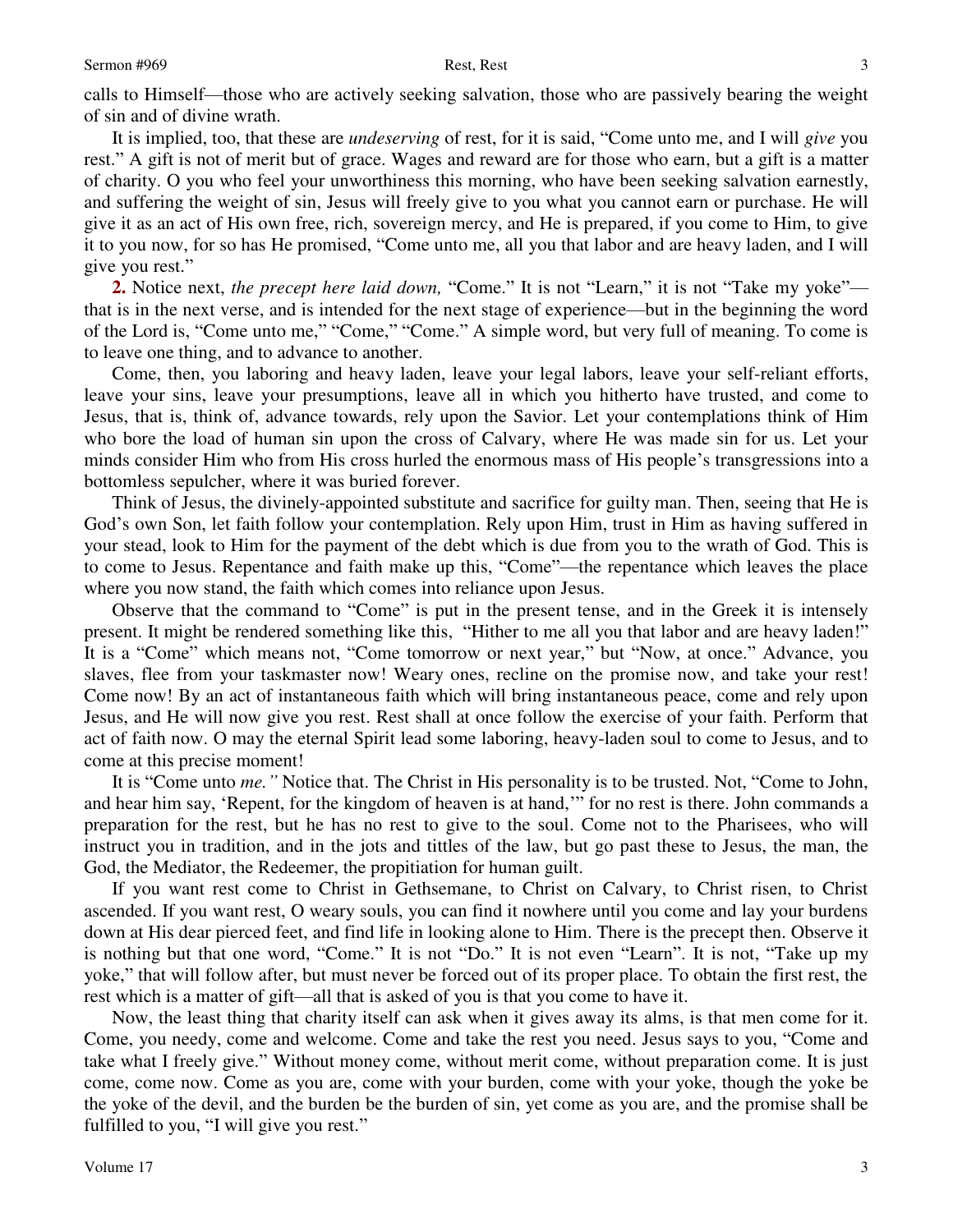**3.** Notice next *the promise spoken*, "I will give you rest." "I will *give."* It is a rest that is a gift. Not a rest found in our experience by degrees, but given at once. As I shall have to show you, the next verse speaks of the rest that is found, worked out, and discovered. But this is a rest given. We come to Jesus. We put out the empty hand of faith, and rest is given us at once most freely. We possess it at once, and it is ours forever.

It is a *present* rest, rest now. Not rest after death. Not rest after a time of probation and growth and advancement, but it is rest given when we come to Jesus, given there and then. And it is *perfect* rest too, for it is not said, nor is it implied, that the rest is incomplete. We do not read, "I will give you partial rest," but "rest," as much as if there were no other form of it. It is perfect and complete in itself. In the blood and righteousness of Jesus our peace is perfect.

I shall not stay except to ask you now, brethren and sisters, whether you know the meaning of this given rest. Have you come to Jesus, and has He given you perfect and present rest? If so, I know your eye will catch joyously those two little words, *"And I,"* and I would bid you lovingly remember *the promiser* who speaks. Jesus promises, and Jesus performs. Did not all your rest, when first your sin was forgiven, come from Him? The load was gone, but who took it? The yoke was removed, but who lifted it from off your shoulder? Do you not give to Jesus, this day, the glory of all your rest from the burden of guilt? Do you not praise His name with all your souls? Yes, I know you do.

And you know how that rest came to you. It was by His substitution, and your faith in that substitution. Your sin was not pardoned by a violation of divine justice. Justice was satisfied in Jesus. He gave you rest. The fact that He has made full atonement is the rest of your spirit this morning. I know that deep down in your consciences, the calm which blesses you springs from a belief in your Lord's vicarious sacrifice. He bore the unrest that you might have the rest, and you receive rest this day as a free gift from Him.

You have done now with servile toils and hopeless burdens, you have entered into rest through believing. But all the rest and deliverance still comes to you as a gift from His dear hands, who purchased with a price this blessing for your souls. I earnestly wish that many who have never felt that rest would come and have it. It is all they have to do to obtain it—to come for it, just where they now are, if God enables them to exercise a simple act of faith in Jesus, He will give them rest from all their past sin, from all their efforts to save themselves, a rest which shall be to His glory and to their joy.

**II.** We must now advance to our second head—REST.

It looks rather strange that after having received rest, the next verse should begin, "Take my yoke upon you." "Ah! I had been set free from laboring, am I to be a laborer again?" Yes, yes, take my yoke and begin. "And my *burden* is light." "Burden? why, I was heavy laden just now, am I to carry another burden?" Yes. A yoke—actively, and a burden—passively. You are to bear both of these. "But I found rest by getting rid of my yoke and my burden!" And you are to find a further rest by wearing a new yoke, and bearing a new burden.

Your yoke galled, but Christ's yoke is easy. Your burden was heavy, but Christ's burden is light. Before we enter into this matter more fully, let us illustrate it. How certain it is that a yoke is essential to produce rest, and without it rest is unknown! Spain found rest by getting rid of that wretched monarch Isabella. An iron yoke was her dominion upon the nation's neck, crushing every aspiration after progress by an intolerable tyranny. Up rose the nation, shook off its yoke, and threw aside its burden, and it had rest in a certain sense, rest *from* an evil. But Spain has not fully rested yet, and it seems that she will never find permanent rest till she has voluntarily taken up another yoke, and found for herself another burden.

In a word, she must have a strong, settled, recognized government, and then only will her distractions cease. This is just a picture of the human soul. It is under the dominion of Satan, it wears his awful yoke, and works for him. It bears his accursed burden, and groans under it. Jesus sets it free—but has it, therefore, a perfect rest? Yes, a rest *from,* but not a rest *in*. What is needed now is a new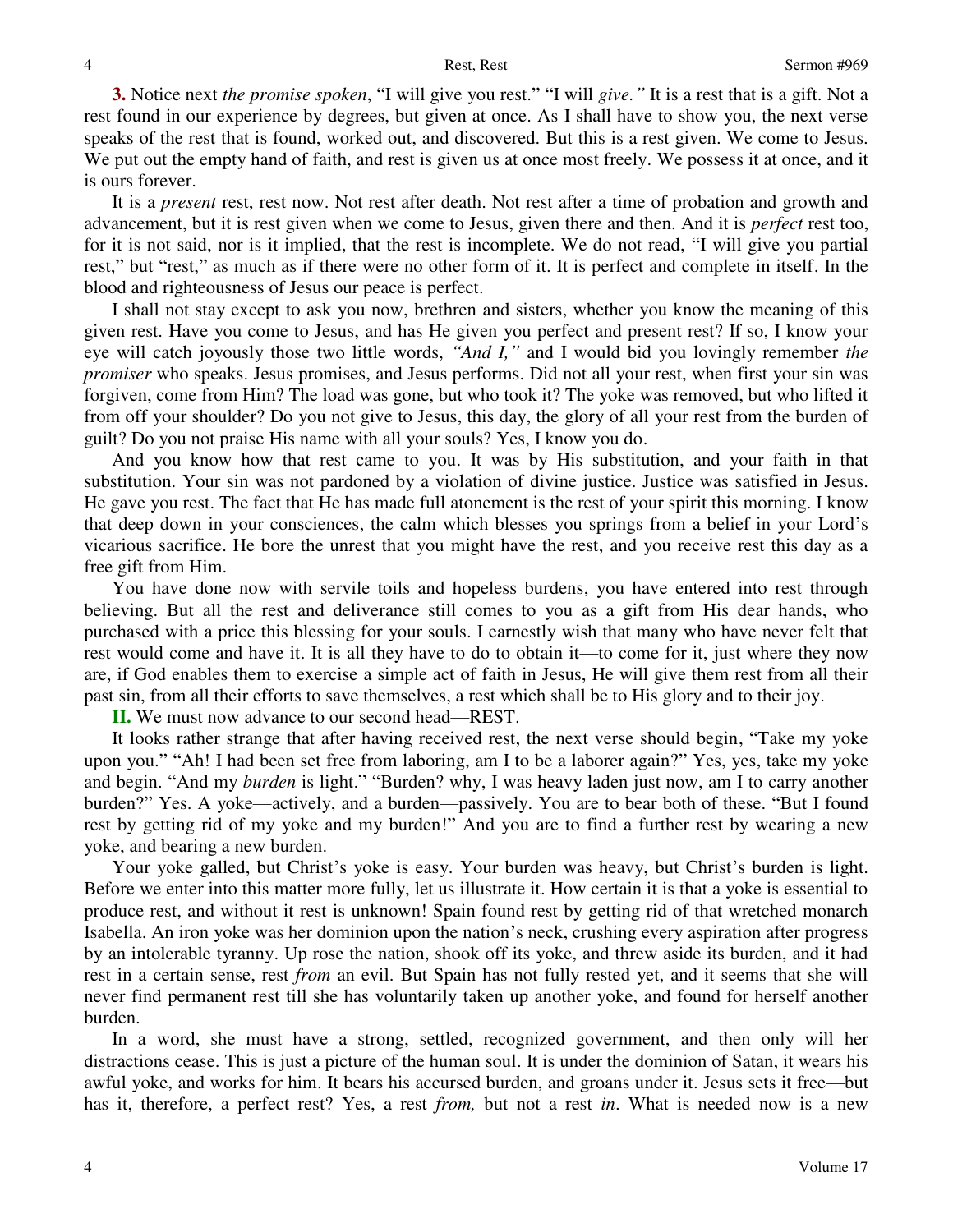5

government, the soul must have a sovereign, a ruling principle, a master-motive, and when Jesus has taken that position, rest is come. This further rest is what is spoken of in the second verse.

Let me give you another symbol. A little stream flowed through a manufacturing town. An unhappy little stream it was, for it was forced to turn huge wheels and heavy machinery, and it wound its miserable way through factories, where it was dyed black and blue, until it became a foul and filthy ditch, and loathed itself. It felt the tyranny which polluted its very existence.

Now, there came a deliverer who looked upon the stream and said, "I will set you free and give you rest." So he stopped up the water-course, and said, "Abide in your place, you shall no more flow where you are enslaved and defiled." In a very few days the brooklet found that it had but exchanged one evil for another. Its waters were stagnating, they were gathering into a great pool, and desiring to find a channel. It was in its very nature to flow on, and it foamed and swelled, and pressed against the dam which stayed it.

Every hour it grew more inwardly restless. It threatened to break the barrier, and it made all who saw its angry looks tremble for the mischief it would do ere long. It never found rest until it was permitted to pursue an active course along a channel which had been prepared for it among the meadows and the corn fields. Then, when it watered the plains and made glad the villages, it was a happy streamlet, perfectly at rest.

So our souls are made for activity, and when we are set free from the activities of our selfrighteousness and the slavery of our sin, we must do something, and we shall never rest until we find that something to do. Hence in the text you will be pleased to see that there is something said about a yoke, which is the ensign of working, and something about a burden, which is the emblem of enduring. It is in man's mortal nature that he must do or endure, or else his spirit will stagnate and be far from rest.

**1.** We will consider this second rest, and notice that it is *rest after rest*. "I will give you rest" comes before, "You shall find rest." It is the rest of a man who is already at rest, the repose of a man who has received a *given* rest, and now *discovers* the found rest. It is the rest of a learner, "Learn of me, and you shall find rest." It is not so much the rest of one who was aforetime laboring and heavy laden, as of one who is today learning at the Savior's feet.

It is the rest of a seeker evidently, for finding usually implies a search. Having been pardoned and saved, the saved man in the course of his experience discovers more and more reason for peace. He is learning, and seeking, and he finds. The rest is evidently lighted upon, however, as a thing unknown, which becomes the subject of discovery. The man had a rest *from* his burden, and now he finds a rest *in* Christ, which exceeds what he asked or even thought.

I have looked at this rest after rest as being a treasure concealed in a precious box. The Lord Jesus gives to His people a priceless case, called the gift of rest. It is set with brilliant stones and inlaid with gems, and the substance thereof is of wrought gold. Whosoever possesses it feels and knows that his warfare is accomplished and his sin is pardoned.

After a while the happy owner begins to examine his treasure. It is all his own, but he has not yet seen it all, for one day he detects a secret drawer. He touches a hidden spring, and lo! before him lies a priceless Koh-I-Noor surpassing all the rest. It had been given him it is certain, but he had not seen it at first, and therefore he *finds* it. Jesus Christ gives us, in the gift of Himself all the rest we can ever enjoy, even heaven's rest lies in Him. But after we have received Him we have to learn His value, and find out by the teaching of His Spirit the fullness of the rest which He bestows.

Now, I say to you who are saved, you who have looked to Jesus Christ, whether you looked this morning or twenty years ago, have you found out all that there is in the gift which Christ has given you? Have you discovered out the secret drawer yet? He has given you rest, but have you found the innermost rest which He works in your hearts? It is yours, for it is included in the one gift. But it is not yours enjoyed, understood, and triumphed in as yet unless you have found it, for the rest here meant is a rest after rest, a spiritual, experienced rest which comes only to those who find it by experience.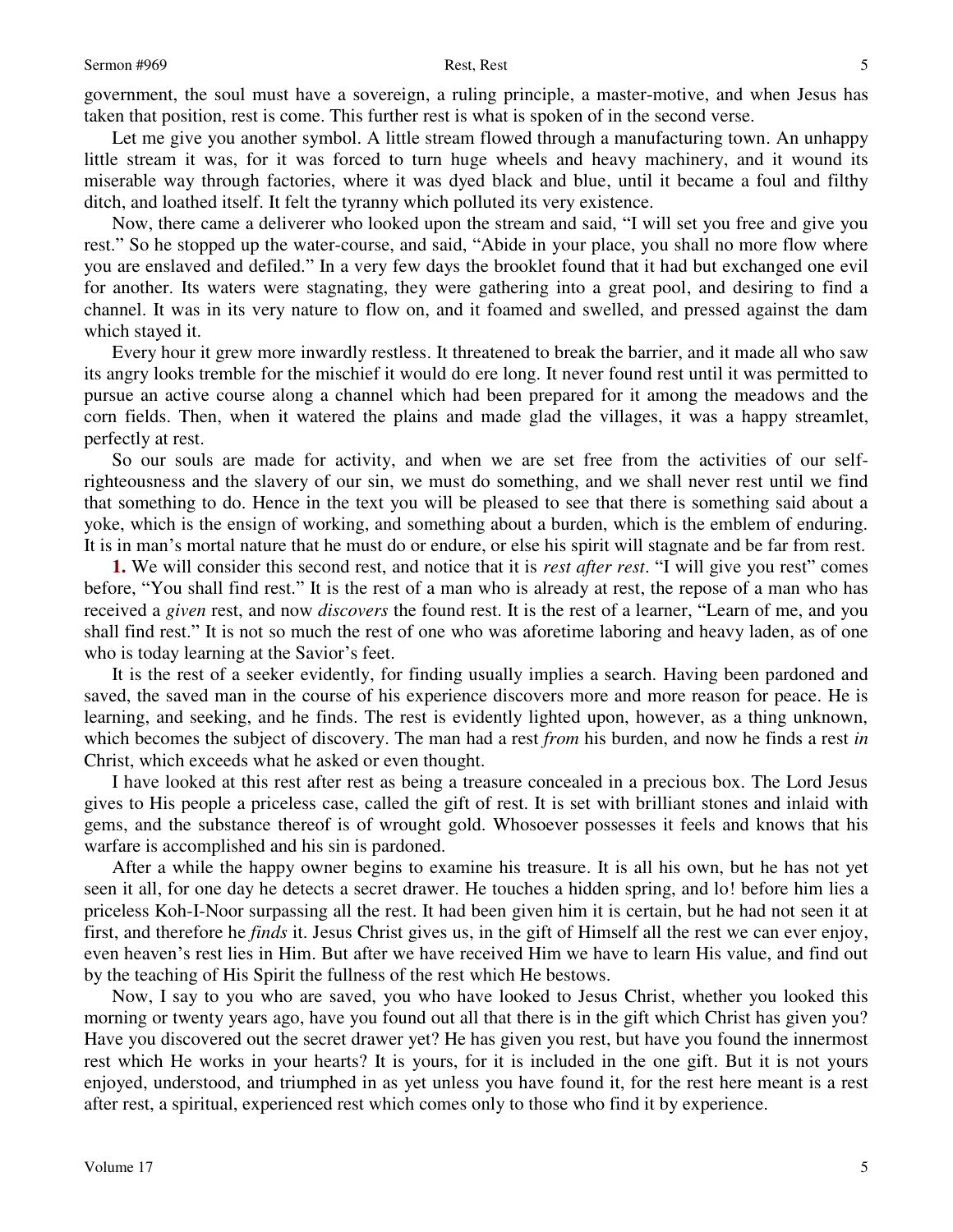**2.** Further observe that the rest in this second part of our text is a *rest in service*. It is coupled with a yoke, for activity, "Take my yoke." It is connected with a burden, for endurance, "My burden is light." He who is a Christian will not find rest in being idle. There is no unrest greater than that of the sluggard. If you would rest, take Christ's yoke and be actively engaged in His service. As the bullock has the yoke put upon its neck, and then begins to draw, so have the yoke of Christ put on your neck and commence to obey Him.

The rest of heaven is not the rest of sleep. They serve Him day and night in His temple. They are always resting, and yet in another sense, they rest not day nor night. Holy activity in heaven is perfect rest. True rest to the mind of the child of God is rest on the wing, rest in motion, rest in service, not rest with the yoke off, but with the yoke on. We are to enter upon this service voluntarily. We are to *take His yoke* upon us voluntarily.

You observe, it does not say, "Bear my yoke when it is laid upon you, but take it." Do not need to be told by the minister, "My dear brother, such-and-such a work you are bound to do," but take up the yoke of your own accord. Do not merely submit to be the Lord's servant, but seek His service. Ask, "What can I do?" Be desirous to do it. Voluntarily, cheerfully, do all that lies in you for the extension of His kingdom who has given you rest, and you shall find that the rest of your soul shall lie in your doing all you can for Jesus.

Every active Christian will tell you he is never happier than when he has much to do, and on the whole, if he communes with Jesus, never more at rest than when he has least leisure. Look not for your rest in the mere enjoyments and excitements of religion, but find your rest in wearing a yoke which you love, and which, for that reason, is easy to your neck.

But my dear brother, you must also be willing to bear Christ's burden. Now the burden of Christ is His cross, which every Christian must take up. Expect to be reproached, expect to meet with some degree of the scandal of the cross, for the offense of it never ceases. Persecution and reproach are a blessed burden. When your soul loves Jesus it is a light thing to suffer for Him, and therefore, never by any cowardly retirement or refusal to profess your faith, evade your share of this honorable load.

Woe unto those who say, "I will never be a martyr." No rest is sweeter than the martyr's rest. Woe unto those who say, "We will go to heaven by night along a secret road, and so avoid the shame of the cross." The rest of the Christian is found not in cowardice, but in courage. It lies not in providing for ease but in the brave endurance of suffering for the truth. The restful spirit counts the reproach of Christ to be greater riches than all the treasures of Egypt. He falls in love with the cross, and counts the burden light, and so he finds rest in service, and rest in suffering. Note that well.

**3.** The rest before us is *rest through learning*. Does a friend say, "I do not see how I am ever to get rest in working, and rest in suffering"? My dear brother, you never will except you go to school, and you must go to school to Christ. "Learn of me," says He, "for I am meek and lowly in heart." Now, in order to learn of Christ, it is implied that we lay aside all prejudices of the past. Those things much prevent our finding peace. Have you any preconceived notions of what religion should be? Have you fashioned on your own anvil ideas of what the doctrines of the Gospel ought to be? Throw them all away. Learn of Jesus, and unlearn your own thoughts.

Then, when you are willing to learn, please note what is to be learned. In order to get perfect rest of mind you have to learn of Jesus, not only the doctrines which He teaches, but a great deal more than that. To go to school to be orthodox is a good enough thing, but the orthodoxy which brings rest is an orthodoxy of the Spirit. Observe the text, "Take my yoke upon you, and learn of me." What? For I am wise and learned, and can teach you? No. You are to learn from His example to be "meek and lowly in heart," and in learning that you will "find rest unto your souls."

To catch the spirit of Jesus is the road to rest. To believe what He teaches me is something, to acknowledge Him as my religious leader and as my Lord is much, but to strive to be conformed to His character, not merely in its external developments, but in its interior spirit, this is the grammar of rest. Learn to be like the meek and lowly-hearted One, and you shall find rest.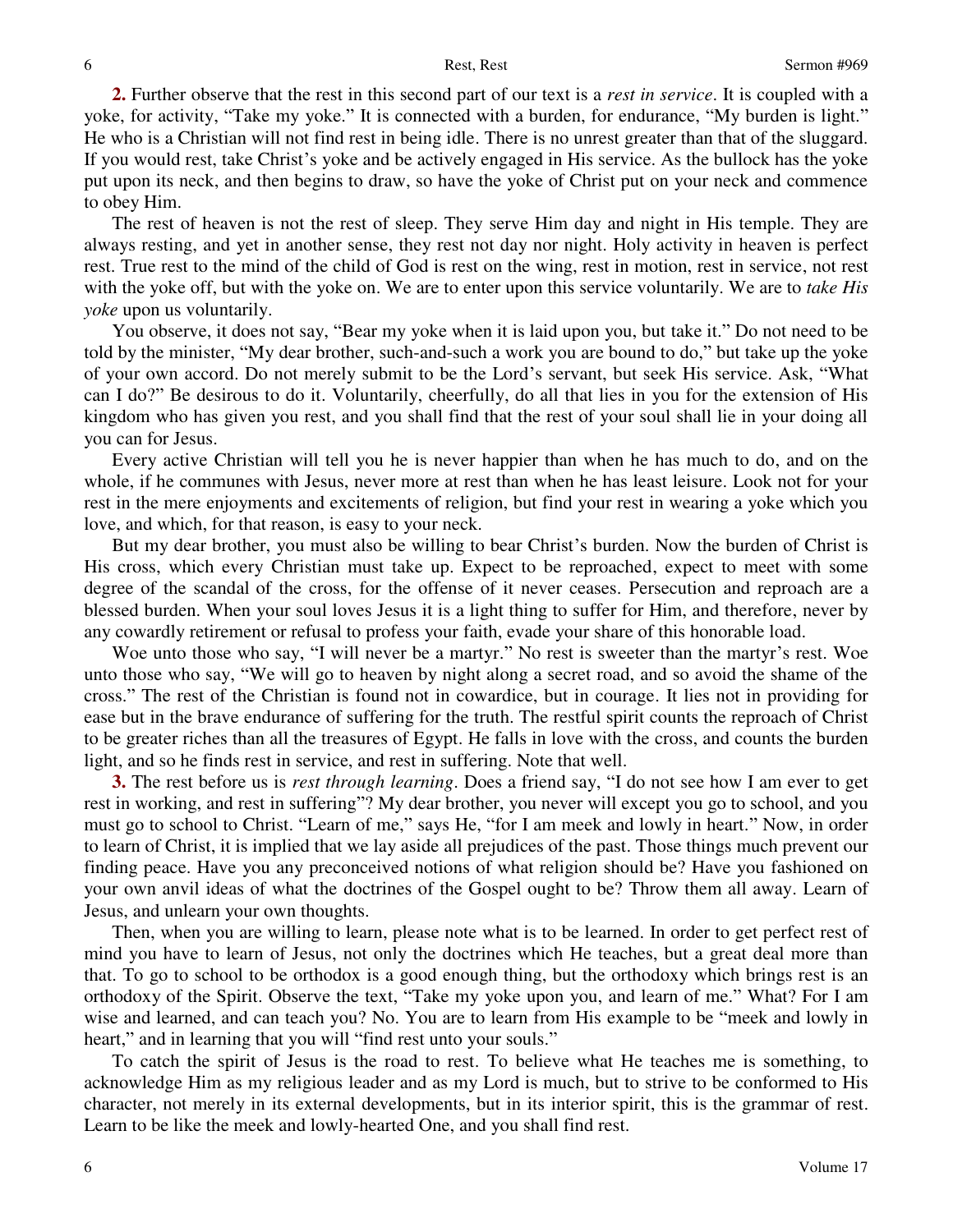### Sermon #969 Rest, Rest

He tells us the two points in which we are to learn of Him. First, He is *meek,* then He says He is *lowly in heart*. Take the word "meek" first. I think that refers to the yoke-bearing, the active labor. If I actively labor for Christ, I can only find rest in the labor by possessing the meek spirit of my Lord. For if I go forth to labor for Christ without a meek spirit, I shall very soon find that there is no rest in it, for the yoke will gall my shoulder. Somebody will begin objecting that I do not perform my work according to his liking. If I am not meek I shall find my proud spirit rising at once, and shall be for defending myself. I shall be irritated, or I shall be discouraged and inclined to do no more, because I am not appreciated as I should be.

A meek spirit is not apt to be angry, and does not soon take offense, therefore if others find fault, the meek spirit goes on working, and is not offended. It will not hear the sharp word, nor reply to the severe criticism. If the meek spirit is grieved by some cutting censure and suffers for a moment, it is always ready to forgive and blot out the past, and go on again. The meek spirit in working only seeks to do good to others. It denies itself. It never expected to be well treated. It did not aim at being honored. It never sought itself, but purposed only to do good to others. The meek spirit bowed its shoulder to the yoke, and expected to have to continue bowing in order to keep the yoke in the right place for labor. It did not look to be exalted by yoke-bearing. It is fully contented if it can exalt Christ and do good to His chosen ones.

Remember how meek and lowly Jesus was in all His service, and how calmly, therefore, He bore with those who opposed Him? The Samaritans would not receive Him, and therefore John, who felt the yoke a little galling to his unaccustomed shoulder, cried, "Master, call fire from heaven." Poor John! But Christ bore the yoke of service so well because of His meek spirit that He would do nothing of the kind. If one village would not receive Him He passed on to another, and so labored on.

Your labor will become very easy if your spirits are very meek. It is the proud spirit that gets tired of doing good if it finds its labors not appreciated. But the brave, meek spirit, finds the yoke to be easy. "Consider him who endured such contradiction of sinners against himself, lest you be weary and faint in your minds." If you learn His meekness, His yoke will be pleasant to your shoulder, and you will never wish to have it removed.

Then, as to the passive part of our rest-lesson, note the text, "I am *lowly in heart*." We shall all have to bear something for the truth's sake so long as we are here. The reproach is a part of the Gospel. The rod is a blessing of the covenant. The lowly heart finds the burden very light because it acquiesces in the divine will. The lowly heart says, "Not my will, but Yours be done. Let God be glorified in me, it shall be all I ask. Rich, poor, sick, or in health, it is all the same to me. If God the great One has the glory, what matters where such a little one as I am may be placed?"

The lowly spirit does not seek after great things for itself, it learns in whatsoever state it is therewith to be content. If it is poor, "Never mind," says the lowly one, "I never aspired to be rich. Among the great ones of this earth I never desired to shine." If it is denied honor, the humble spirit says, "I never asked for earthly glory, I seek not my own honor but His that sent me. Why should I be honored, a poor worm like me? If nobody speaks a good word of me, if I get Christ to say, 'Well done, good and faithful servant,' that is enough."

And if the lowly-hearted has little worldly pleasure, he says, "This is not my place for pleasure, I deserve eternal pain, and if I do not have pleasures here, I shall have them hereafter. I am well content to bide my time." Our blessed Lord was always of that lowly spirit. He did not strive, nor cry, nor cause His voice to be heard in the streets. The baubles of empire had no charm for Him. Had fame offered to sound her trumpet for none but Him, He would have cared not one whit for the offer. The kingdoms of this world and the glory thereof were offered Him, and He repelled the tempter. He was gentle, unobtrusive, self-denying, hence He treated His burden of poverty and shame as a light thing, "He endured the cross, despising the shame." If we once learn Christ's spirit we shall find rest unto our souls.

**4.** But we must pass on to notice that it is very evident that the rest which we are to find is *a rest which grows entirely out of our spirits being conformed to the Spirit of Christ.* "Learn of me, and you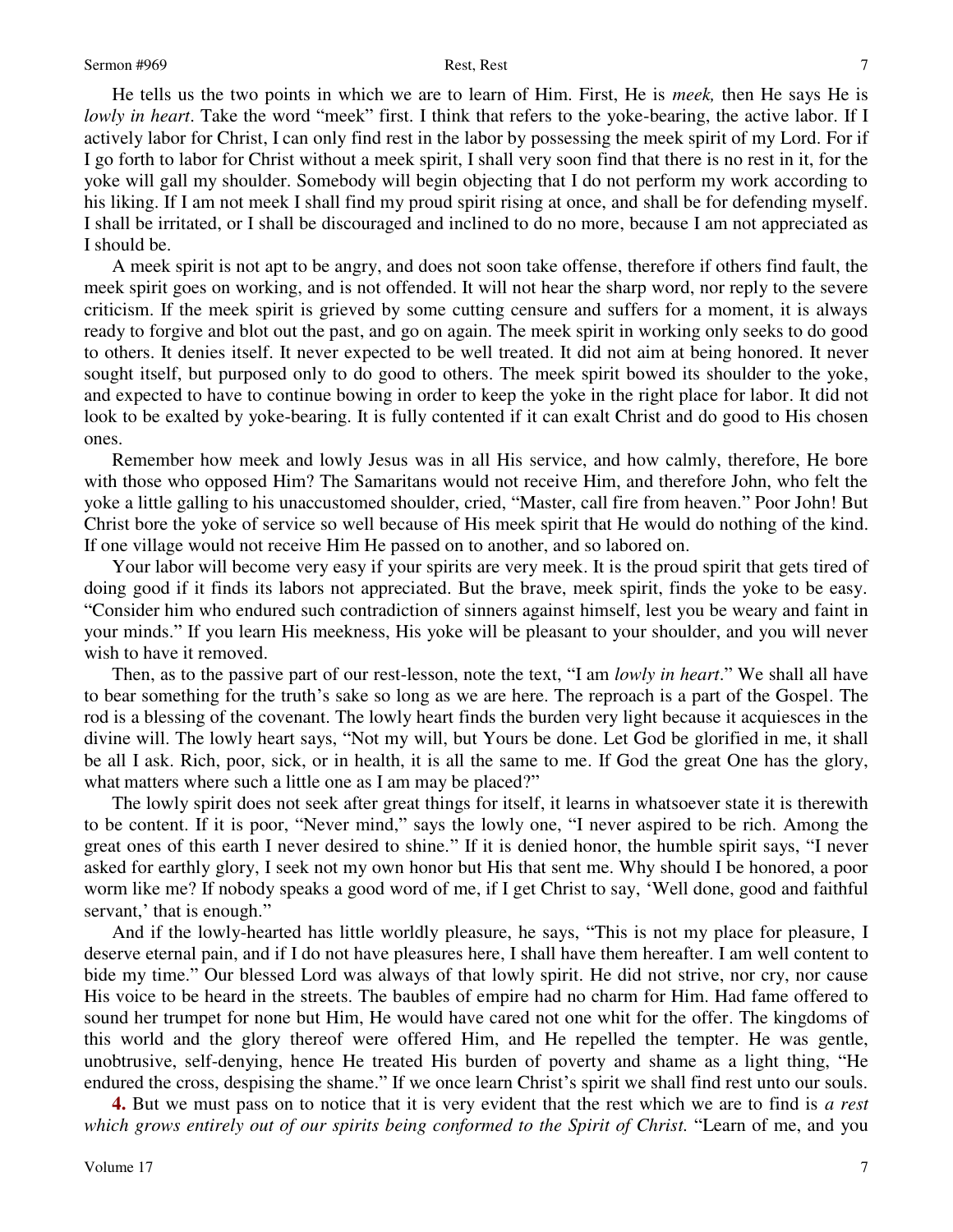shall find rest." It is then a spiritual rest, altogether independent of circumstances. It is a vain idea of ours to suppose that if our circumstances were altered we should be more at rest. My brethren, if you cannot rest in poverty, neither would you in riches. If you cannot rest in the midst of persecution, neither would you in the midst of honor. It is the spirit within that gives the rest, that rest has little to do with anything without. Men have sat on thrones and have found them uneasy places, while others on the rack have declared that they were at rest. The spirit is the spring of rest, as for the outward surroundings they are of small account.

Let but your mind be like the mind of Christ, and you shall find rest unto your souls, a deep rest, a growing rest, a rest found out more and more, an abiding rest, not only which you have found, but which you shall go on to find. Justification gave you rest from the burden of sin, sanctification will give you rest from molesting cares, and in proportion as it becomes perfect, and you are like your Savior, your rest shall become more like that of heaven.

I desire one other thing to be called to your mind before I turn to the practical use of the text, and that is, that here as in the former rest, we are led to adore and admire the blessed person of our Lord. Observe the words, *"For I."* Oh! it all comes from Him still, the second rest as much as the first, the case and the treasure in the secret drawer. It all hinges there, *"For I am."*

In describing the second rest there is more said concerning Him than in the first. In the first part of our text it only says, "I will give you rest." But in the second part His character is more fully explained, "For I am meek and lowly in heart," as if to show that as believers grow in grace, and enjoy more rest, they see more of Jesus and know more of Him. All they know when sin is pardoned is that *He* gives it, perhaps they hardly know how, but afterwards when they come to rest in Him in sweet fellowship, they know more of His personal attributes, and their rest for that very reason becomes more deep and perfect.

Come we now to the practical use of all this. Read the chapter before us and find the clue. First, my dear brethren, if you find rest to your souls you will not be moved by the judgment of men. The children in the marketplace were the type of our Lord's generation, who railed both at John the Baptist and at our Lord. The generation which now is follows the same course, men are sure to cavil at our service. Never mind. Take Christ's yoke on you, live to serve *Him*. Take Christ's burden, make it a point to bear all things for His sake, and you will not be affected either by praise or censure, for you will find rest to your souls in surrendering yourself to the Father's will.

If you learn of Jesus, you will have rest from the fear of men. I recollect, before I came to London, being at a prayer meeting where a very quaint brother prayed for me that I might be delivered from the "bleating of the sheep." I understood it after a while, he meant that I might live above the fear of man, that when such a person said, "How much we have been edified today," I might not be puffed up. Or if another said, "How dull the discourse was today," I might not be depressed. You will be delivered from "the bleating of the sheep" when you have the spirit of the Good Shepherd.

Next you will be delivered from fretfulness at want of success. "Then he began to upbraid the cities wherein most of his mighty works were done, because they repented not." He had worked His mighty works, and preached the Gospel, and they did not repent. Was Jesus discouraged? Was He, as we sometimes are, ready to quit the work? No, His heart rested even then. If we come to Jesus, and take His yoke and burden, we too shall find rest, though Israel is not gathered.

Then, too, our Lord denounced judgments upon those who repented not. He told them that those who had heard the Gospel and rejected it would find it more tolerable for Sodom and Gomorrah in the day of judgment than for them. There are some who quarrel with the judgments of God, and declare that they cannot bear to think of the condemnation of the impenitent. Is not this because they do not bear the burden of the Lord, but are self-willed?

The saints are described in the book of Revelation as singing, "Hallelujah," while the smoke of Babylon goes up forever and ever. We shall never receive with humble faith the judgment of God in its terror until we take Christ's yoke, and are lowly in heart. When we are like Jesus, we shall not feel that the punishment is too much for the sin, but we shall sympathize with the justice of God, and say

8